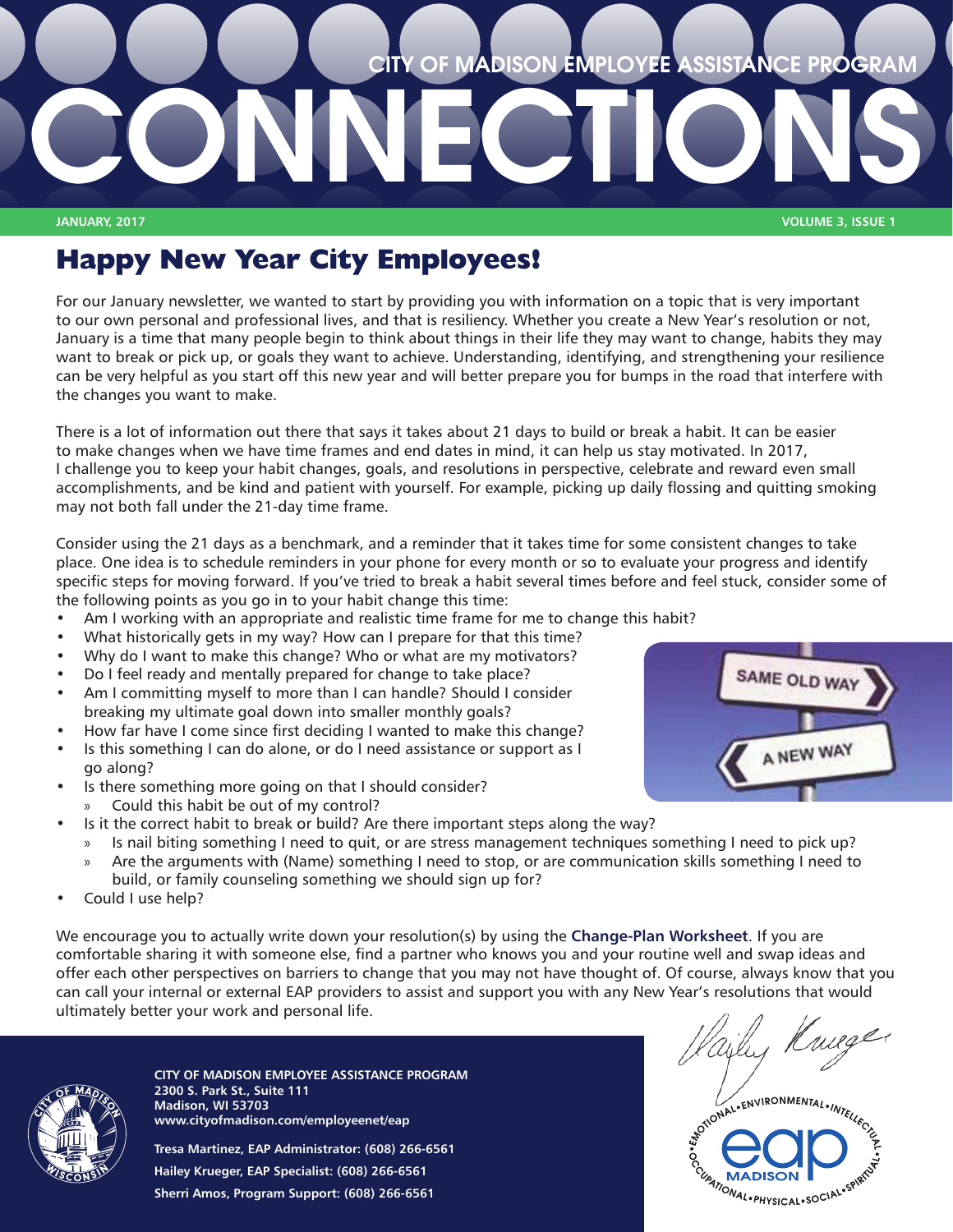## **What is Resilience?**

Resilience refers to the ability to successfully adapt to stressors, maintaining psychological well-being in the face of adversity. It's the ability to "bounce back" from difficult experiences. Resilience is not a trait that people either have or don't have. It involves behaviors, thoughts, and actions that can be learned and developed in everyone.



Resilience is about being adaptable. It's about being flexible. It's about recognizing that we've got strengths that perhaps we never knew we had until we have to use them. And like many things in life - the more we practice, the more we learn. The more we find out about resilience and certainly the more we do of it, then the more resilient we become.

Resilient people are able to adapt to stress, crises, and trauma. They find ways to bounce back from the ups and downs of life and move forward. Some people are born with a strong sense of resilience. Others may need to learn skills and develop resilience. If you would like to become more resilient, these tips and information can help. Remember that resilience is a skill, like riding a bike. The more you practice, the better you'll be.

#### **Ways to Become More Resilient**

Resilience isn't about "toughing it out" or reacting to every setback with a smile. Resilient people still feel sad, angry, or frustrated when faced with a setback. But they find ways to move forward, to tackle challenges with creativity, hope, and a positive attitude.

#### *Here are some ways to increase your resilience:*

- **• Maintain a sense of perspective.** Ask yourself, "How big is this problem really?" and "What do I need to do?" Remember not to blow things out of proportion or catastrophize, remind yourself of the good in your life and that things really will change.
- **• Recognize that you have a choice in how you handle challenges.** You can't control what happens to you, but you can choose how you respond. You can choose to react to changes and problems with hope and a positive attitude.
- **• Accept change.** Change and uncertainty are part of life. When you accept this, you'll be better able to react to change with flexibility.
- **• Anticipate challenges** by focusing on the positive ways in which you can meet them rather than possible negative outcomes. This will help you feel more in control and less overwhelmed.
- **• Learn how to calm yourself.** When you feel yourself reacting to a challenge with escalating stress and anxiety, take steps to calm yourself (deep breathing, replacing negative thoughts).
- **• Overcome your fear.** All of us feel fear, especially when we're faced with a change. But fear can hold us back from new experiences and opportunities for growth. If you are faced with a challenge that feels scary or overwhelming, start with the simplest thing you can do that takes you in the direction you want to go. Ask yourself, "What's the smallest thing I can do to get started?" Once you've thought about it, do it.
- **• Let go of your anger.** A difficult challenge can cause us to feel angry and upset. These feelings are normal, but they won't help us move forward. Work through your anger and try to let go of negative feelings by writing about them or talking with a trusted friend.
- **• Take action.** Avoid dwelling on problems. Focus on solutions instead. Figure out what you can do and then do it, one step at a time.
- **• Laugh.** Even when things seem to be falling apart around you, try to find time to smile and laugh. It's very healing and it will help you forget your worries for a few moments. Rent a movie that makes you laugh or spend time with a friend who has a good sense of humor.

Source: www.state.gov/m/med/dsmp/c44950.htm

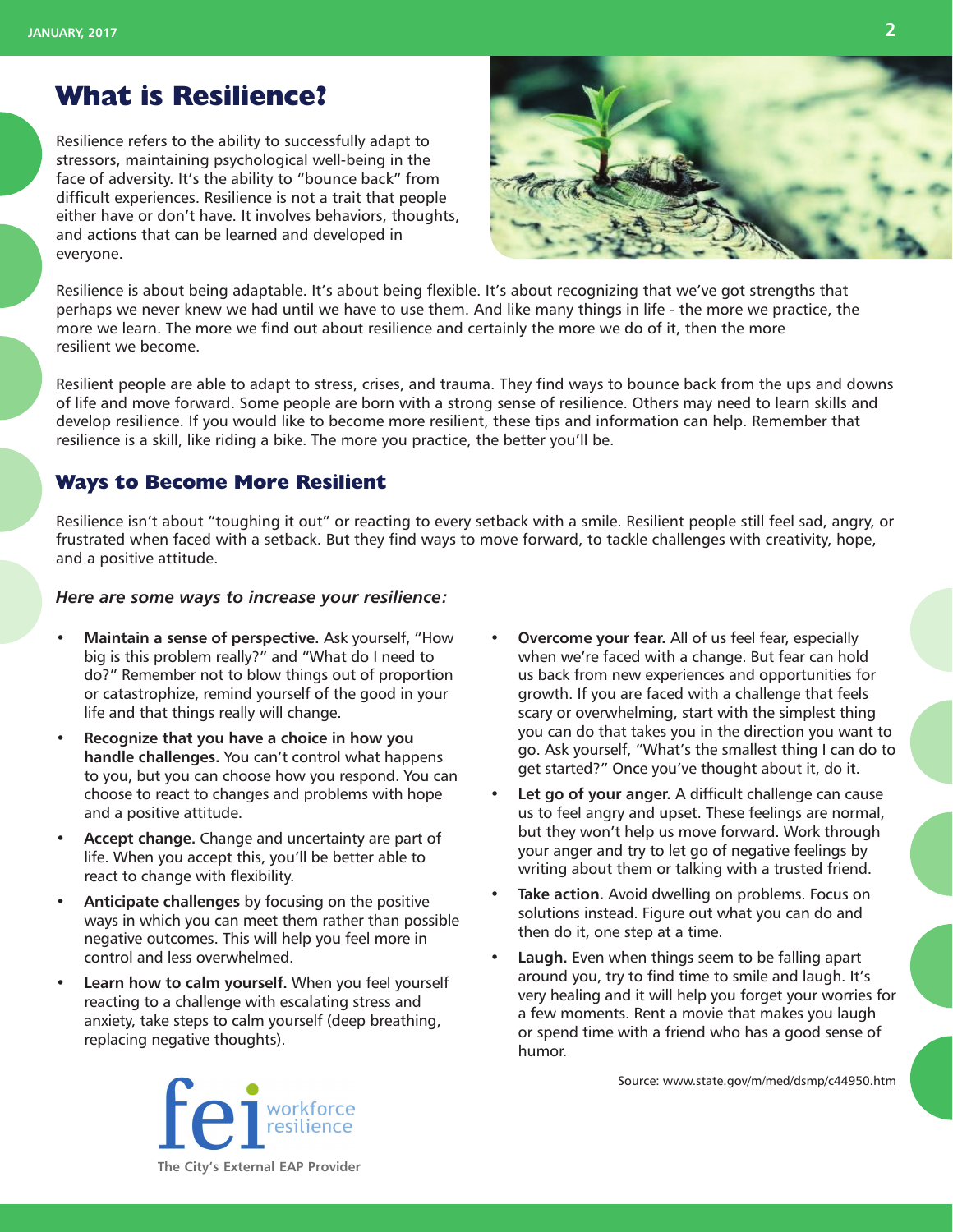## **How to Make Winter Exercise Easier**

It can be tough to stick with your exercise program when winter hits. The shortage of daylight, the cold weather and strong urge to stay in your nice warm bed can all work against you as you try to stay focused on your workouts.

While winter does offer a variety of outdoor activities like skiing, snow-shoeing and cross-country skiing, not all of us have access or enjoy those types of activities. That means being stuck indoors (or shivering outdoors) and, often, doing the same old workouts.

The key to staying motivated during the winter is, first, to make it as easy as possible to do your workouts and, second, to recognize when you're starting to get bored with your workouts and make a change before you really lose interest. Check out the following steps to make winter exercise more comfortable.

#### **Step 1: Put Your Clothes in the Dryer**

If you're exercising in the morning and find it hard to force yourself out of that nice, warm bed, put your workout clothes in the dryer the night before. When you get out of bed, turn on the dryer for a few minutes. It's much easier to start exercising when you're already warm and putting on clothes fresh from the dryer gives you a leg up on your warm up.

### **Step 2: Do an Extra Long Warm Up**

When it's cold, your muscles can get extra tight which makes exercise uncomfortable and leaves you more susceptible to injuries. In the warmer months, you may be able to get away with shorter warm ups but, when it's cold, you may find you need a little extra time to get the blood flowing.

- **• Try dynamic warm ups.** Don't waste time with static stretches but, instead, focus on doing activities to get your body ready for the coming workout. If you're walking or running, start with a brisk walk and stay at that pace until you start to feel warmer. Gradually increase your pace and give your body extra time to get the blood flowing.
- **• Get warm before you head out.** If you're exercising outside, try warming up inside before heading out the door. It's much easier to face cold temps when your body is already warm. Try walking or jogging around the house, going up and down the stairs or use a cardio machine if you have one. Just don't get too sweaty before you go or you'll get cold.
- **• Take a hot shower.** If it's really cold outside or you just need something more to wake up, take a quick, hot shower to get warm before your workout.
- **• Start easy.** If you're really reluctant to get moving, start your workout with something easy like a morning yoga routine. Giving yourself a transition from bed to workout can make exercise much more appealing.

#### **Step 3: Exercise Outside**

If you're utterly against exercise in cold temperatures, you can still get outside occasionally for quick workouts without being too miserable. If you stay inside all winter, you'll eventually get bored and forget that there really is a world out there, even if it's cold. Getting out, even if it's just for a few minutes, can be rejuvenating and refreshing—just what you need to keep going until spring.

Here are some tricks to get out a little more:

- **• Alternate going in and out.** Start your workout inside with a nice long warm up, then head out for a 3-5 minute walk or run. Come back for another 5-10 minutes until you're warm again and then continue alternating for a dynamic workout.
- **• Go half and half.** Another option is to do half your workout outside and then finish up inside. The great thing about this is that you get inside before you really start sweating—sweating when it's cold is not only uncomfortable, it could lead to hypothermia if you're out for long periods of time.
- **• End your workout outside.** A great way to burn extra calories and add something new to your winter workouts is to save 5 minutes at the end of your workout for an outdoor sprint. Head out and walk or run as fast as you can for 5 minutes.

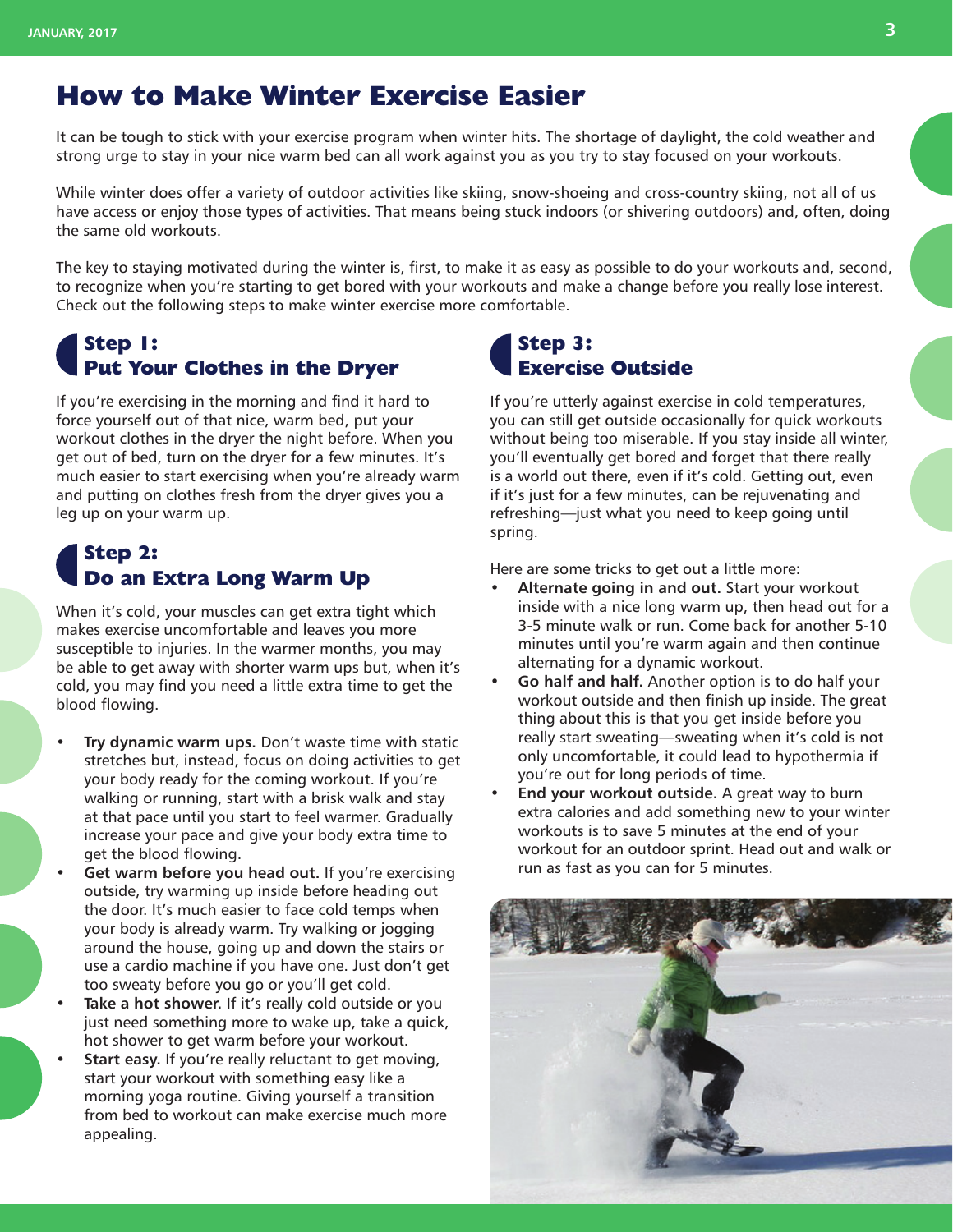#### **Step 4: Layer Up**

If you exercise outside, you hopefully know the proper way to dress to stay warm. But, if you're still experimenting with just how much to wear, you may need some ideas for where to start. How you dress can make the difference between misery and just generally being uncomfortable.

- **• Base Layer:** Start with a base layer with thin, breathable fabrics, like silk or wool that keep you warm but allow sweat to evaporate.
- **• Mid-Layer:** Your next layer should be a little thicker than the first and made of sweat-wicking fabrics like fleece or Coolmax to keep you warm and dry. A mid-weight half-zip top works well here and running tights or pants.
- **• Top Layer:** For your top layer, you'll want a jacket that's both wind and water resistant while still breathable. This will protect you from the elements while keeping you from sweltering.

Layering works well with cold temps because it helps you stay warm and provides an easy way to regulate your temperature—if you get too hot, just unzip or remove a layer. And don't forget the hat and gloves.

### **Step 5: Mix Things Up**

If indoor workouts are your thing during the winter, you may get bored with the same old workouts. Even the variety of machines and activities at the gym can get old when you do them over and over. To keep yourself interested, try mixing up your workouts and trying some new ideas:

- **• Mix and Match your Cardio.** If you tend to do the same machines all the time, try a cardio medley. Choose 5 different machines and spend 5 or more minutes on each. Or choose 3 machines and hit each for 15 minutes. Mixing things up can make your workouts seem shorter and more interesting.
- **• Mix and Match your Strength Training.** If you've been doing the same old routine for awhile, try mixing things up by using different types of resistance. Try doing one exercise on a machine (e.g., a chest press) and then an exercise for the same muscle group with the cables or a resistance band (e.g., crossover chest flies). Or, start at the end of your workout and work your way backwards. Just changing the order of the exercise can keep things interesting.
- **• Mix and Match Cardio and Strength.** Another way to perk up is to combine cardio and strength in a circuit. Try 5 minutes on the treadmill and then do a minute of squats before a few minutes on the elliptical, etc.

### **Step 6: Try New Exercises**

If you find yourself staring at the treadmill with something close to dread, that's a good sign you need to try something different. Now is a great time to try a new group fitness class like spinning, yoga or kickboxing. If you usually do group fitness, try heading out to the floor and try different machines. If you're a home exerciser, try different workout videos, an exergame, or turn on the radio and make up your own workout—jumping jacks, squats, lunges, pushups, etc.

Don't be afraid to break out of the old routine and try something different, even if it's not the same intensity as your usual workouts. Doing something new can keep you motivated and on track.

#### **Step 7: Reward Yourself**

If you're finding it particularly difficult to get up and do your workout, having something to look forward to may just get you moving. It's tough to look forward to a workout when it's cold and dark, but having something nice waiting at the end of your workout can make it all better:

- **• Give yourself an extra ten minutes.** At the end of your workout, use that extra time to sit in the hot tub, take an extra long shower, pick up some coffee from your favorite establishment, stretch, nap or whatever makes you feel good.
- **• Reward yourself every week.** At the end of each week, plan something fun you'll do if you've completed all your workouts. A movie, a massage, a shopping trip, an afternoon in front of the fire, etc.
- **• Reward yourself every month.** Plan bigger rewards for completing all your workouts in one month. A weekend trip, a new pair of running shoes, a day at the spa . . . choose something that makes you smile when you think about it and get moving.
- **• Reward yourself at the end of winter.** Another way to stay motivated is to plan something for the end of winter, like a vacation. Knowing you have a vacation to look forward to will motivate you to stay in shape so you're strong and ready for your trip.